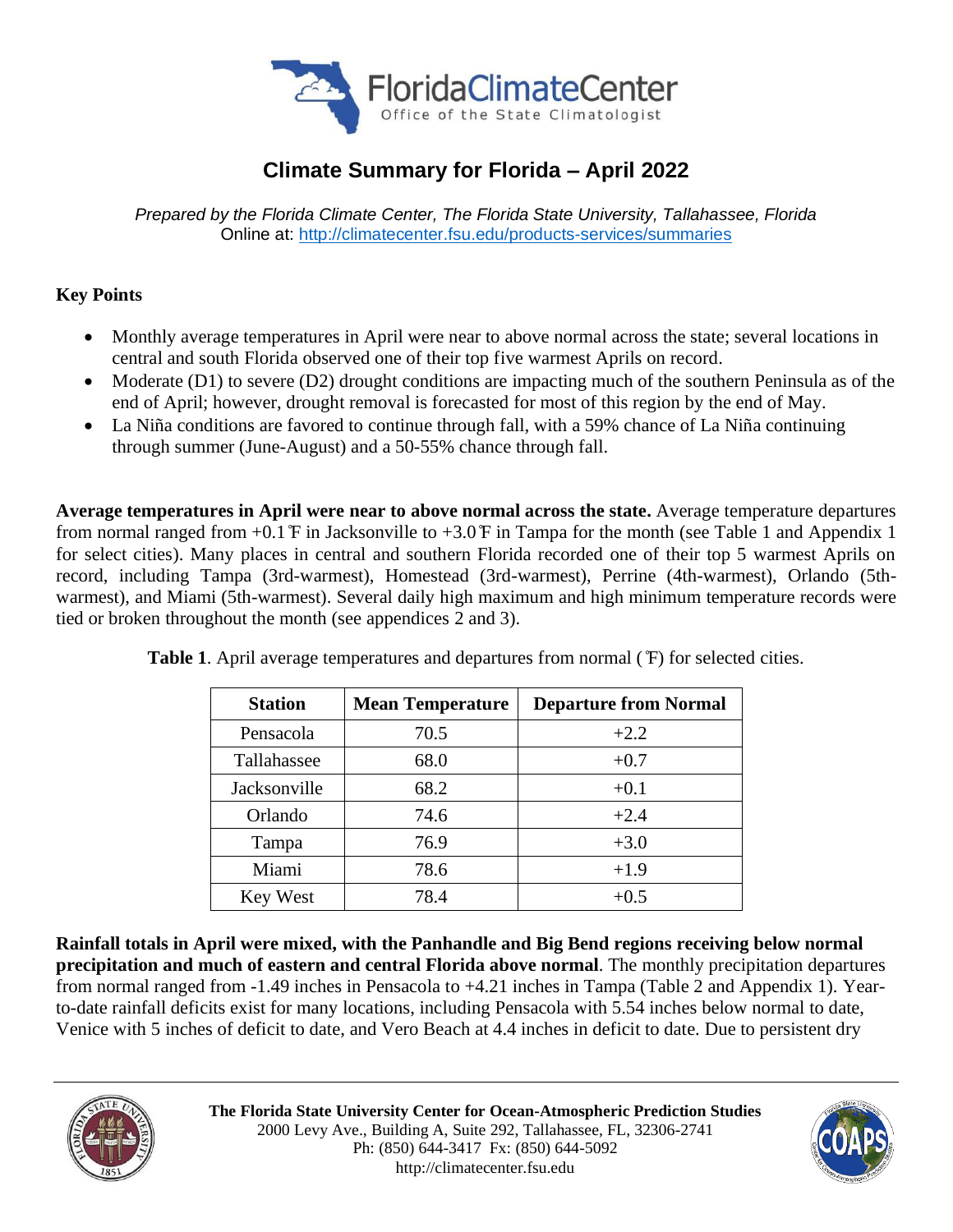conditions, moderate to severe drought continues to impact much of the southern Peninsula as of the end of April (see below).

| <b>Station</b> | <b>Total Rainfall</b> | <b>Departure from Normal</b> |
|----------------|-----------------------|------------------------------|
| Pensacola      | 4.03                  | $-1.49$                      |
| Tallahassee    | 2.43                  | $-1.10$                      |
| Jacksonville   | 5.22                  | $+2.29$                      |
| Orlando        | 5.20                  | $+2.62$                      |
| Tampa          | 6.76                  | $+4.21$                      |
| Miami          | 4.66                  | $+1.30$                      |
| Key West       | 2.54                  | $+0.47$                      |

**Table 2**. April precipitation totals and departures from normal (inches) for selected cities.

**Figure 1.** A graphical depiction of the monthly rainfall departure from normal (in inches) for April (courtesy of NOAA).



### **La Niña Advisory.**

La Niña, the cool phase of the ENSO climate pattern, is favored to continue through the Northern Hemisphere summer (59% chance during June-August), with a 50-55% chance of La Niña continuing through the fall. In early April, all of the Niño index regions were between -0.7°C and -1.1°C. Additionally, the coupled ocean-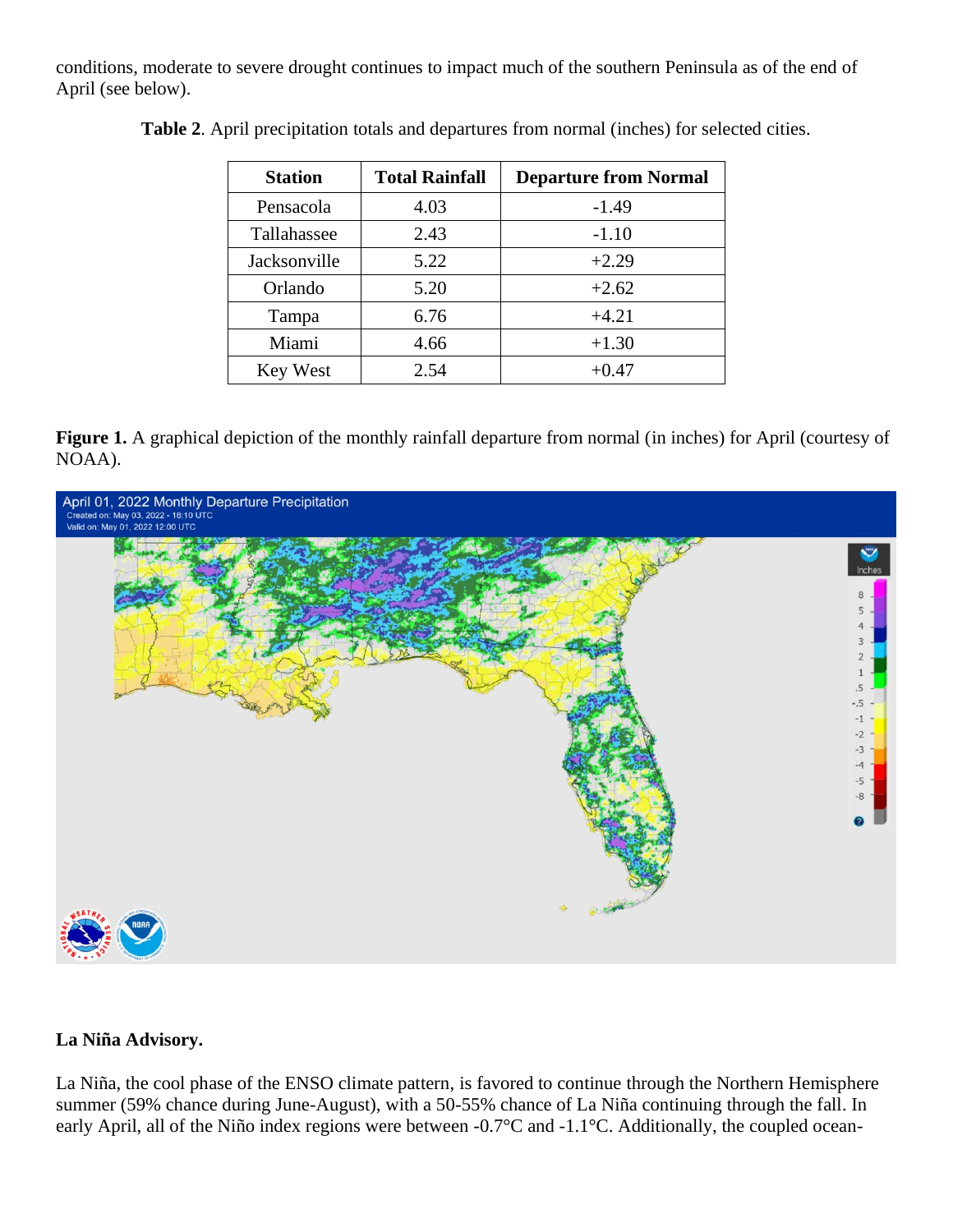atmosphere system reflects the continuation of La Niña, though there is still much uncertainty given the combined 45-50% chance for ENSO-neutral or El Niño in the July-September period onwards.

## **Hazardous Weather Events in April.**

According to the Local Storm Reports issued by the local National Weather Service offices serving Florida, there were 392 individual local reports of hazardous weather events recorded across the state during the month of April (see Table 4 for a breakdown by event type). April saw a lot of thunderstorm activity with strong wind gusts (up to 78 mph in Palm Beach on the 6th), and hail up to 2 inches in diameter (reported in St. Johns County on the 17th). Several Mesonet and CoCoRaHS stations recorded over 5 inches and as much as 6.83 inches of rain on the 7<sup>th</sup> in Nassau County. There were two reports of rip currents during the month, one in Daytona Beach and one in Mayport, each leading to a fatality.

**Table 4.** Breakdown of storm reports submitted in Florida during the month of April (compiled from Iowa State University/Iowa Environmental Mesonet).

| <b>Report Type</b>              | <b>Number of Reports</b> |
|---------------------------------|--------------------------|
| Flash Flood                     |                          |
| Heavy Rain                      | 20                       |
| Flood                           | 9                        |
| Hail                            | 76                       |
| Lightning                       |                          |
| Dense Fog                       |                          |
| Marine Thunderstorm Wind        | 39                       |
| Non-Thunderstorm Wind Gust      | 77                       |
| Non-Thunderstorm Wind Damage    | 3                        |
| Tornado/Waterspout/Funnel Cloud | 5/6/10                   |
| <b>Thunderstorm Wind Damage</b> | 41                       |
| Thunderstorm Wind Gust          | 95                       |
| <b>Rip Currents</b>             | 2                        |
| Wildfire                        |                          |

#### **Drought-Related Impacts.**

At the beginning of April, nearly 1% of the state was in severe drought (D2), about 21% was in moderate drought (D1), and another 21% was abnormally dry (D0), according to the U.S. Drought Monitor. As of April 26th, 5% of the state was in severe drought (D2), 19% was in moderate drought (D1), and 9% had abnormally dry conditions. Drought was concentrated in the southern Peninsula (Figure 2).

As of April 30, the Lake Okeechobee water level was 12.96 ft. above sea level (Feet-NGVD29**)**, which is below average for this time of the year. The water level continued to decline throughout the month but remained well above the water shortage management threshold. At the first of the month, the water level was around 13.77 ft. above sea level.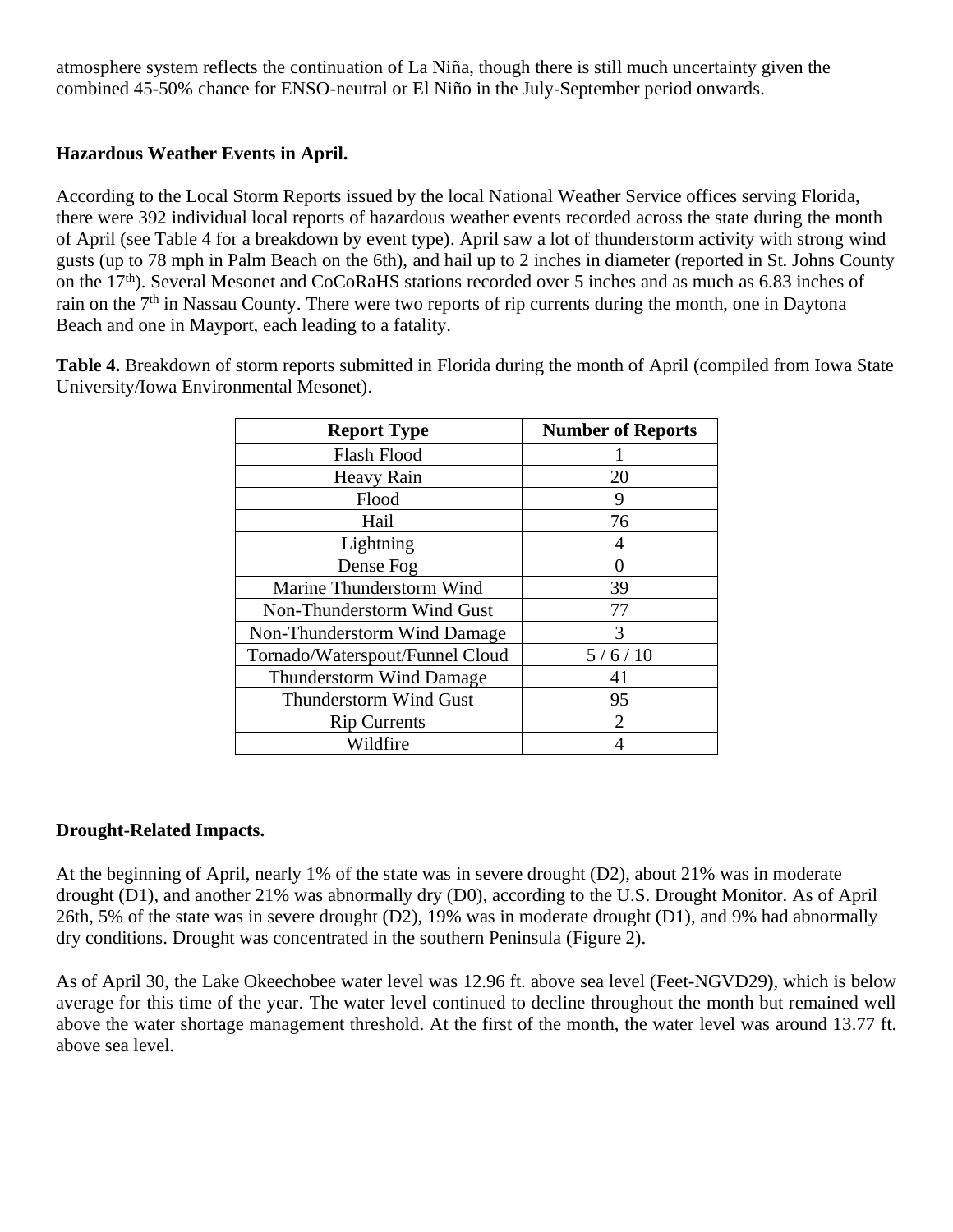

#### **Agriculture-Related Impacts.**

During mid-April, topsoil moisture conditions were adequate in 64% of the state, short in 23%, and very short in 5% of the state; 8% of the state had a surplus. By the end of April, topsoil moisture declined slightly with levels adequate in 60% of the state, short in 32%, and very short in 5% of the state, while 3% of the state was in surplus. For more information, consult the [Crop Progress and Conditions report,](https://usda.library.cornell.edu/concern/publications/8336h188j?locale=en) which is published by the USDA's National Agricultural Statistics Service.

| Appendix 1. Additional April departures from normal data for select Florida locations (source: NWS). |  |  |  |  |  |  |  |  |
|------------------------------------------------------------------------------------------------------|--|--|--|--|--|--|--|--|
|------------------------------------------------------------------------------------------------------|--|--|--|--|--|--|--|--|

| <b>Station</b>         | Average<br>Temperature (°F) | <b>Departure from</b><br>Normal $(^{\circ}F)$ | <b>Total Rainfall (in.)</b> | <b>Departure from</b><br>Normal (in.) |
|------------------------|-----------------------------|-----------------------------------------------|-----------------------------|---------------------------------------|
| Gainesville            | 69.4                        | $+0.9$                                        | 1.61                        | $-1.13$                               |
| Sarasota               | 74.5                        | $+1.9$                                        | 1.97                        | $-0.49$                               |
| Melbourne              | 73.3                        | $+0.2$                                        | 5.82                        | $+3.53$                               |
| Fort Myers             | 77.5                        | $+2.7$                                        | 5.83                        | $+3.39$                               |
| <b>West Palm Beach</b> | 77.1                        | $+2.2$                                        | 6.40                        | $+2.72$                               |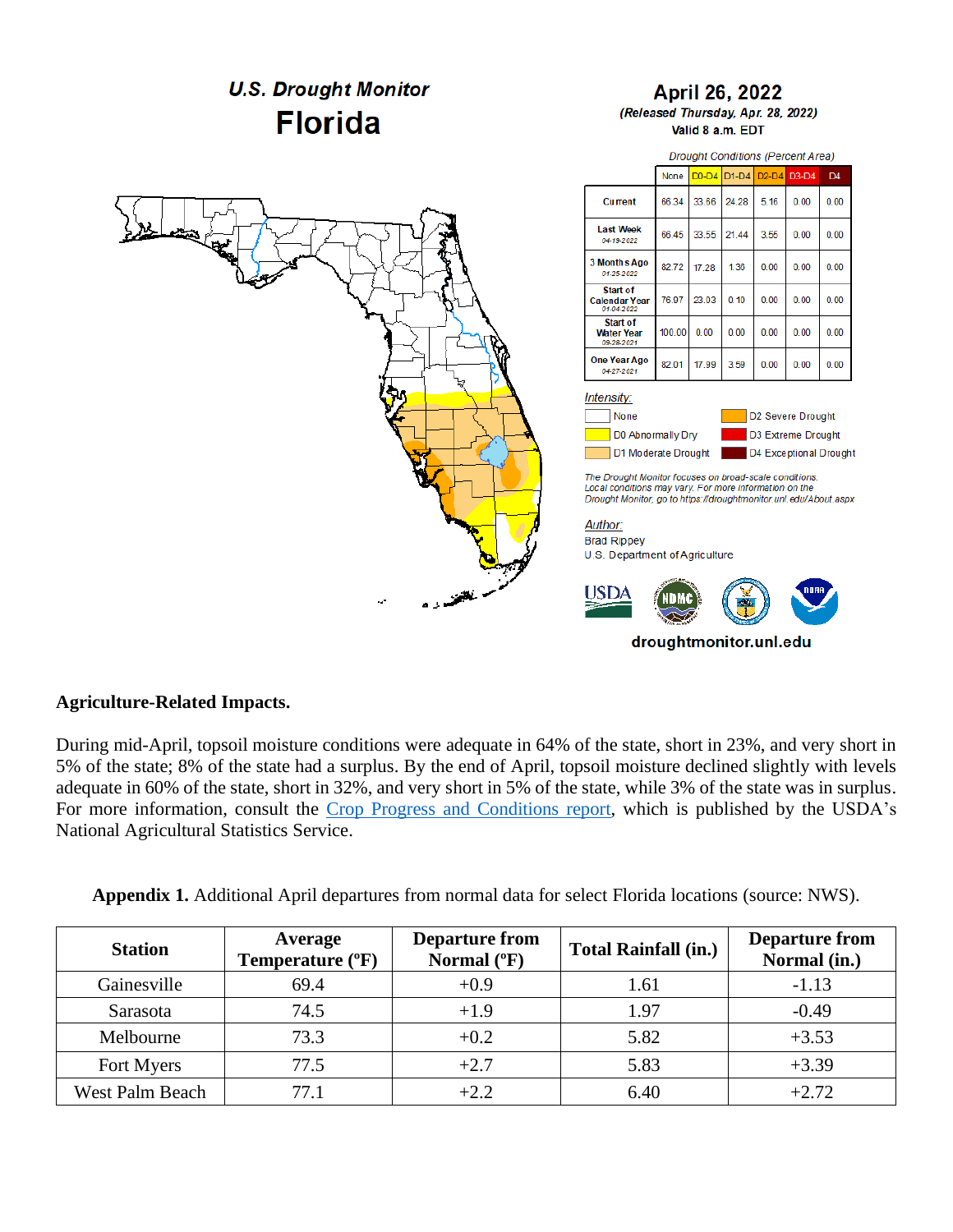| Appendix 2. Select daily record high maximum temperatures broken or tied during April (compiled from |        |  |
|------------------------------------------------------------------------------------------------------|--------|--|
|                                                                                                      | NOAA). |  |

| <b>Location</b>    | <b>Date</b>    | Record (°F) | <b>Broken/Tied</b> | Last       |
|--------------------|----------------|-------------|--------------------|------------|
| Key West           | 1              | 90          | <b>Broken</b>      | 88 in 2011 |
| Fort Myers         | $\overline{4}$ | 90          | Tied               | 90 in 2017 |
| <b>Bradenton</b>   | $\overline{5}$ | 89          | <b>Broken</b>      | 88 in 1999 |
| Pensacola          | 5              | 80          | <b>Broken</b>      | 79 in 2009 |
| Key West           | $\overline{5}$ | 90          | <b>Broken</b>      | 87 in 1977 |
| Orlando            | 6              | 93          | <b>Broken</b>      | 90 in 1956 |
| Vero Beach         | 6              | 92          | <b>Broken</b>      | 91 in 2012 |
| Key West           | 6              | 90          | <b>Broken</b>      | 88 in 2009 |
| Orlando            | 6              | 91          | <b>Broken</b>      | 89 in 1956 |
| Crestview          | 6              | 86          | <b>Broken</b>      | 85 in 2006 |
| Clermont           | $\overline{7}$ | 92          | <b>Broken</b>      | 91 in 2019 |
| Fort Lauderdale    | $\overline{7}$ | 91          | <b>Broken</b>      | 90 in 2009 |
| Kissimmee          | $\overline{7}$ | 91          | <b>Broken</b>      | 89 in 2019 |
| Perrine            | $\overline{7}$ | 90          | <b>Broken</b>      | 89 in 2017 |
| West Palm Beach    | $\overline{7}$ | 90          | <b>Tied</b>        | 90 in 2018 |
| Key West           | $\overline{7}$ | 90          | <b>Broken</b>      | 87 in 2020 |
| Hialeah            | 8              | 92          | <b>Broken</b>      | 90 in 1998 |
| Stuart             | $\overline{8}$ | 91          | Tied               | 91 in 2018 |
| Lakeland           | 11             | 92          | <b>Broken</b>      | 91 in 1965 |
| Key West           | 14             | 90          | <b>Broken</b>      | 89 in 2020 |
| <b>Bradenton</b>   | 17             | 90          | <b>Broken</b>      | 88 in 1994 |
| <b>Canal Point</b> | 17             | 95          | <b>Broken</b>      | 91 in 1972 |
| Clermont           | 17             | 90          | Tied               | 90 in 1967 |
| Lakeland           | 17             | 91          | <b>Broken</b>      | 90 in 1995 |
| Clermont           | 18             | 93          | <b>Broken</b>      | 91 in 1968 |
| <b>Cross City</b>  | 18             | 90          | <b>Broken</b>      | 89 in 1970 |
| Tampa              | 18             | 91          | <b>Broken</b>      | 89 in 2013 |
| Key West           | 18             | 90          | <b>Broken</b>      | 89 in 2020 |
| Fort Myers         | 19             | 93          | Tied               | 93 in 1972 |
| Tampa              | 24             | 90          | Tied               | 90 in 2002 |
| Key West           | 30             | 89          | <b>Broken</b>      | 88 in 2020 |

**Appendix 3.** Select daily record high minimum temperatures broken or tied during April (compiled from NOAA).

| <b>Location</b>              | <b>Date</b> | Record $(^{\circ}F)$ | <b>Broken/Tied</b> | Last       |
|------------------------------|-------------|----------------------|--------------------|------------|
| <b>Bartow</b>                |             | 71                   | <b>Broken</b>      | 70 in 1998 |
| <b>Fort Lauderdale Beach</b> |             | 77                   | <b>Broken</b>      | 75 in 2016 |
| Tampa                        |             | 71                   | <b>Broken</b>      | 70 in 1998 |
| Venice                       |             | 75                   | <b>Broken</b>      | 72 in 1973 |
| Fort Myers                   |             | 74                   | <b>Broken</b>      | 72 in 1998 |
| West Palm Beach              |             | 76                   | Tied               | 76 in 2016 |
| Key West                     |             | 81                   | <b>Broken</b>      | 78 in 1975 |
| Kissimmee                    |             | 71                   | <b>Broken</b>      | 70 in 1970 |
| Key West                     |             | 82                   | <b>Broken</b>      | 78 in 2016 |